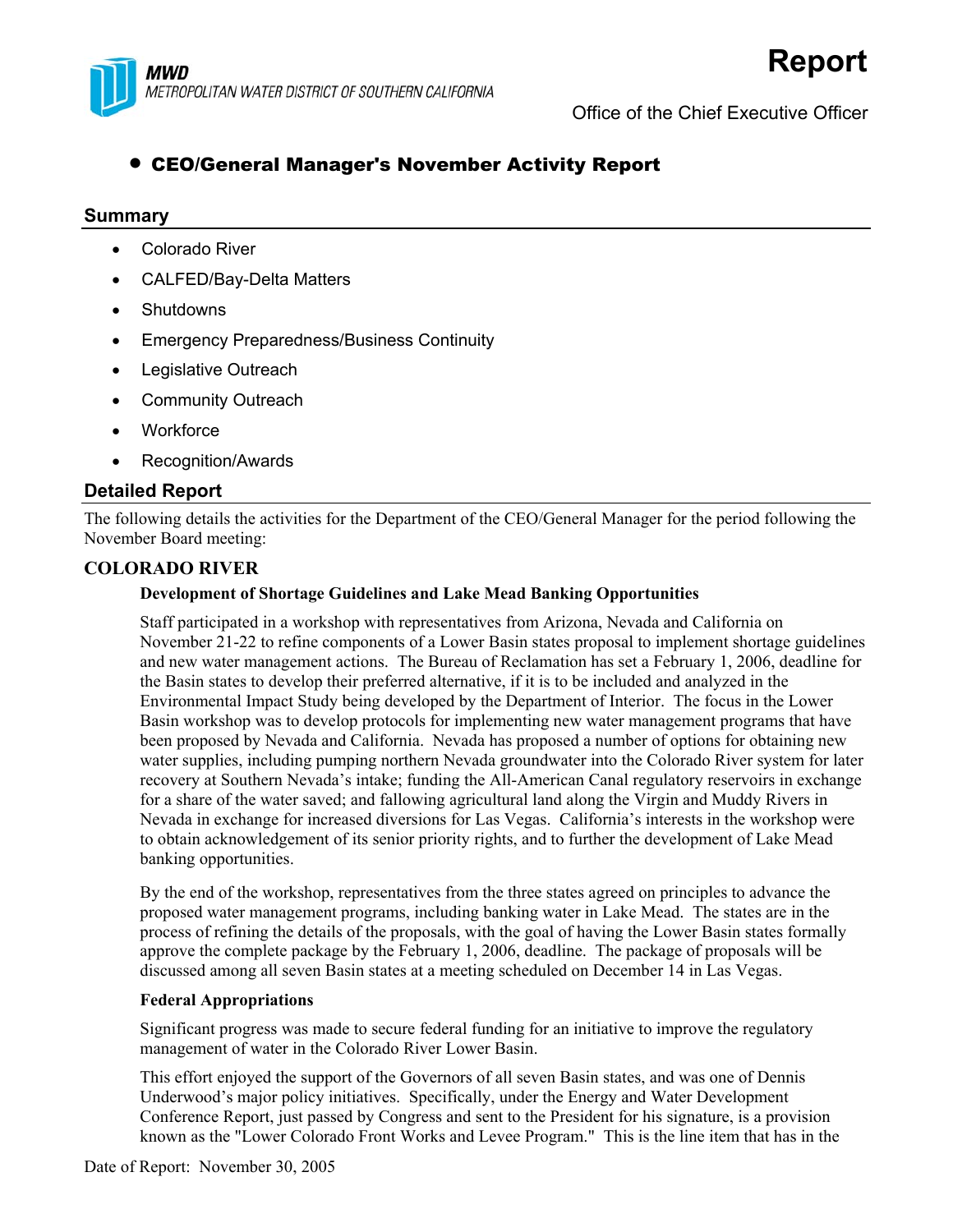past been funded at levels of \$500,000 annually to study the feasibility of permanently saving as much as 300,000 acre feet of water per year through the dredging of the lake behind Laguna Dam and through the construction of a regulatory reservoir along the alignment of the All American Canal.

This multi-project concept was originally initiated by Dennis while he was Commissioner of the Bureau of Reclamation, but never received congressional funding until Dennis came to work for Metropolitan about five years ago. Shortly after becoming CEO and General Manager, Dennis successfully worked with House and Senate Leaders, the Commissioners, as well as water managers in Arizona and Nevada, resulting in Congress increasing the funding level from \$500,000 to just over \$4 million in Fiscal Year 2006.

## **CALFED/BAY-DELTA MATTERS**

#### **CALFED Governance & Fiscal Review**

Executive staff (Debra Man, Jeff Kightlinger, and Tim Quinn) met with Lester Snow, Director of the California Department of Water Resources, to clarify Metropolitan's position in the CALFED discussions. Metropolitan's position is that beneficiaries pay and the district would be only willing to pay for performance in terms of permanent installation of operable gates, operation of the Banks pumping plant at 8,500 cfs, an acceptable process for a Habitat Conservation Program and scientific research for the Pelagic fish.

Reports were released on the independent governance and fiscal review of CALFED by the Little Hoover Commission, KPMG and the Department of Finance. The Little Hoover Commission recommendations included:

- Replace the California Bay-Delta Authority with a policy team of senior management from state & federal agencies;
- Develop performance-based implementation measures to ensure accountability;
- Refine the Bay-Delta long-term strategy and integrate into a statewide water policy; and
- Provide more public involvement in CALFED.

#### **Bay-Delta Outreach Activities**

Over the last few months, a number of Bay-Delta related briefings have taken place, including 52 staff briefings, 82 Director-led briefings to legislators, and just under 100 business organization briefings. These organizations include chambers of commerce and business councils.

#### **CALFED's Regulatory Commitments Negotiations**

A proposal by the three fishery agencies (Department of Fish and Game, NOAA Fisheries, United States Fish and Wildlife Service) is currently being discussed. The Governor has set a deadline for these negotiations for early December 2005.

#### **South Delta Improvement Program (SDIP)**

The SDIP Draft Environmental Impact Report (DEIR) was released by DWR on November 10. The SDIP includes expansion of the SWP Banks pumping plant to 8,500 cfs, installation of permanent operable barriers, and dredging. Comments are due in 90 days. DWR has scheduled five informational hearings and three public hearings to take testimony. The Southern California hearings are scheduled on:

- Information Hearing: December 14, 2005,  $12:30 2:30$  p.m., Junipero Serra State Building, Carmel Room, 320 W. Fourth Street, Los Angeles
- Public Testimony Hearing: January 24, 2006, 1 3 p.m., Junipero Serra State Building, 320 W. Fourth Street, Carmel Room, Los Angeles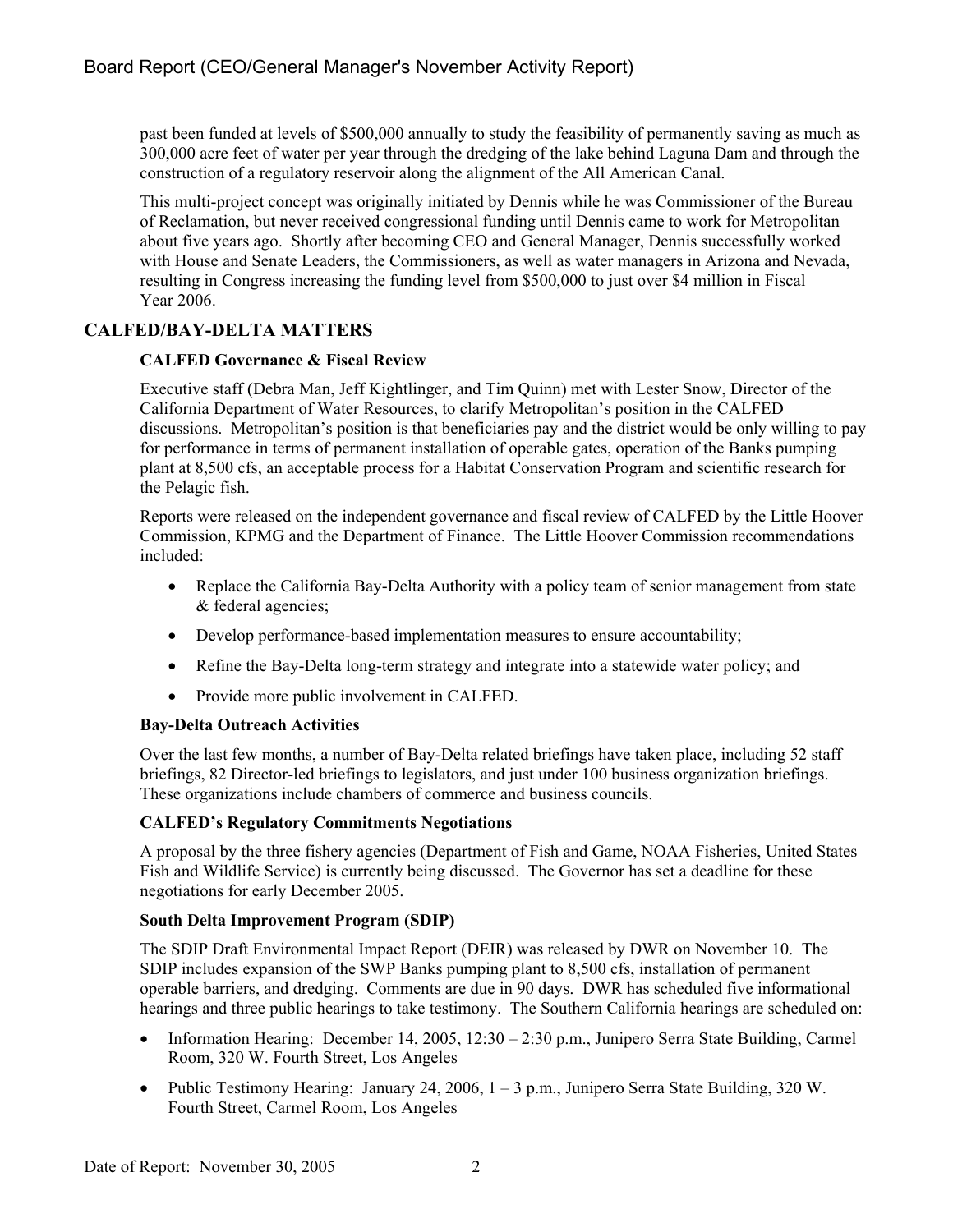A new Web site dedicated to information about the SDIP is on line and can be found at **www.calwaterfuture.org**. California Water Future is a broad coalition of more than 60 statewide water, agricultural, business, planning organizations, and local government officials supporting the upcoming environmental review process for the SDIP, the next step forward in California's long-term plan to better manage the Bay-Delta's water resources and ecosystem. Metropolitan assisted in the design and posting of this Web site.

#### **Levees Program/Delta Risk Management Study**

The Department of Water Resources, along with Metropolitan and other stakeholders, are participating in the development of a Delta Risk Management Strategy (DRMS) to address management strategies to minimize threat of and consequences of levee failures in the Delta, and to prioritize and direct funding to minimize water quality/water supply threat to export water supplies.

#### **Federal Energy Regulatory Commission Relicensing**

DWR agencies and contractor negotiators have completed negotiations on a proposed settlement for relicensing of power facilities at Oroville Reservoir. Staff will make a full report to the Board at the CALFED committee in December.

## **SHUTDOWNS**

#### **Santa Ana Valley Pipeline**

At the November 22 Executive Committee, it was reported that a shutdown was planned for November 26 to install an isolation bulkhead to allow flow from Lake Perris to the Mills treatment plant. The DWR's contractor damaged the Santa Ana Valley Pipeline on November 19 during excavation to install shoring at the northernmost repair site. The pipeline was shut down six days early, on November 20 as a result of the damage. Metropolitan worked with DWR to have their contractors begin work earlier than originally scheduled due to the unexpected early shutdown. The contractors accelerated their work and are expecting to meet the original schedule of 30 days, which called for the work to be complete on or about December 28. The new anticipated completion date is December 21, when the refill of the pipeline is scheduled to commence.

## **West Valley Number One**

On November 29, the West Valley Number One shutdown began and is proceeding on schedule. The scheduled 12-day shutdown is for the replacement of approximately 80 feet of the pipeline at Trammel Lane and to conduct internal inspection of 8.2 miles of the pipeline.

## **EMERGENCY PREPAREDNESS/BUSINESS CONTINUITY**

All managers responsible for critical business functions submitted revised business recovery procedures for inclusion in the Business Continuity Plan. The fourth draft of the Plan will be published for review the first week of December. Staff from throughout the District continue to meet to identify specific recommendations for actions that would improve the overall effectiveness of the District's incident management program. These recommendations will be reviewed with Executive Management in February and presented to the Emergency Preparedness Committee in March.